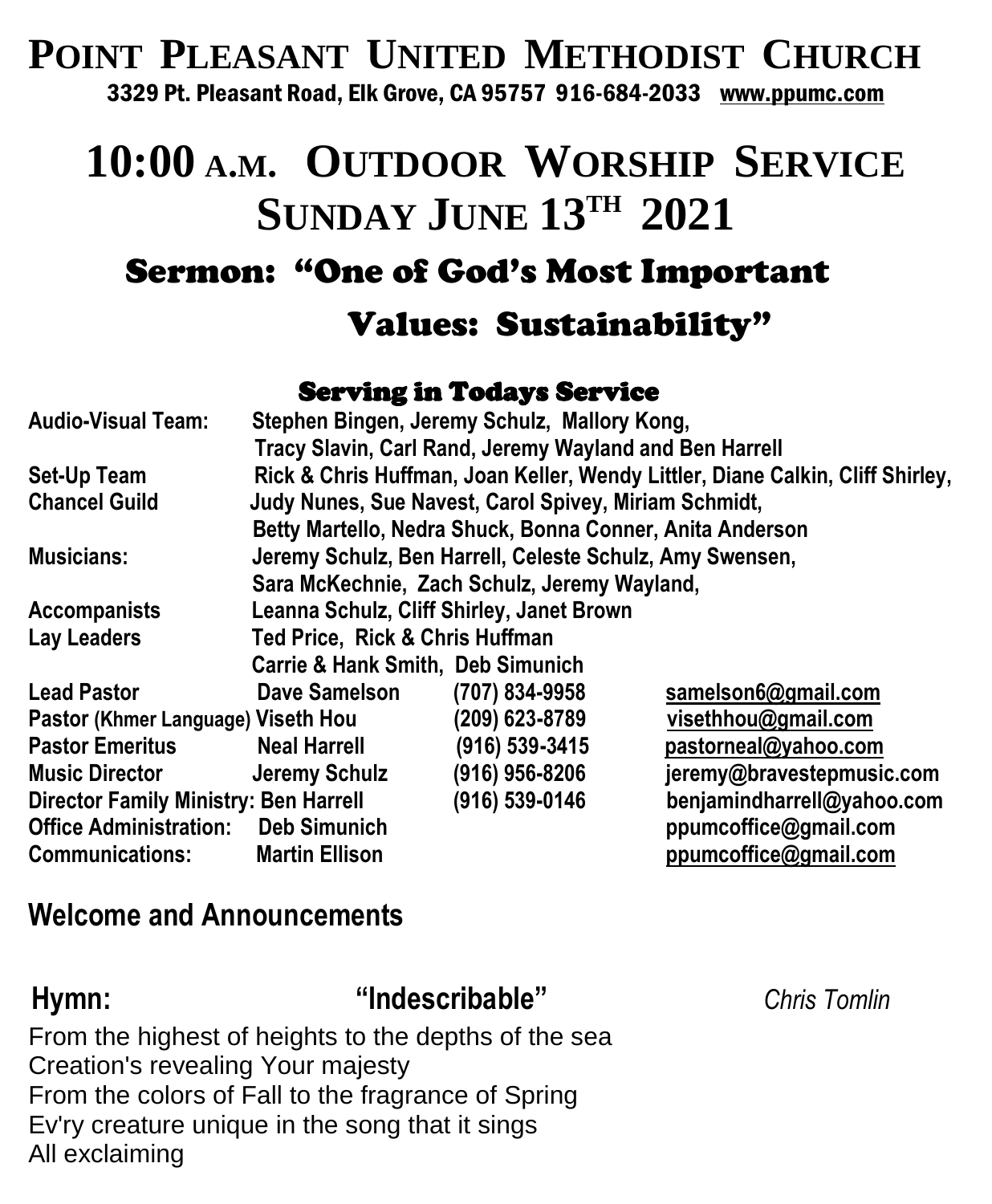### CHORUS: Indescribable uncontainable You placed the stars in the sky And You know them by name You are amazing God All powerful untamable Awestruck we fall to our knees As we humbly proclaim You are amazing God

Who has told ev'ry lightning bolt where it should go Or seen heavenly storehouses laden with snow Who imagined the sun and gives source to its light Yet conceals it to bring us the coolness of night None can fathom CHORUS (2x's)

# **Call to Worship** *{Jeremiah 29:11}*

*One: The Lord said:*

**Many: For surely I know the plans I have for you;**

*One: Plans for your welfare and not for harm*

- **Many: to give you a future with hope.**
- **All: Lord, allow us to live in alignment with your plan – one that is filled with hope for our children, and our children's children and our children's children's children. Amen.**

## **Song: God Of Wonders**

| 1. Lord of all creation         | <b>CHORUS:</b> God of wonders beyond our galaxy   |
|---------------------------------|---------------------------------------------------|
| Of water earth and sky          | You are holy holy                                 |
| The heavens are Your tabernacle | The universe declares you majesty                 |
| Glory to the Lord on high       | You are holy holy                                 |
|                                 | Lord of heaven & earth 2x's                       |
| 2. Early in the morning         | Bridge: Halleluah (to the Lord of heaven & earth) |
| I will celebrate the light      | Halleluah (to the Lord of heaven & earth)         |
| When I stumble in the darkness  | Halleluah (to the Lord of heaven & earth)         |
| I will call Your name by night  | Hallelujah                                        |

### **Children's Time & Introduction of Children's Craft & Activities Thi & Sonia Samelson**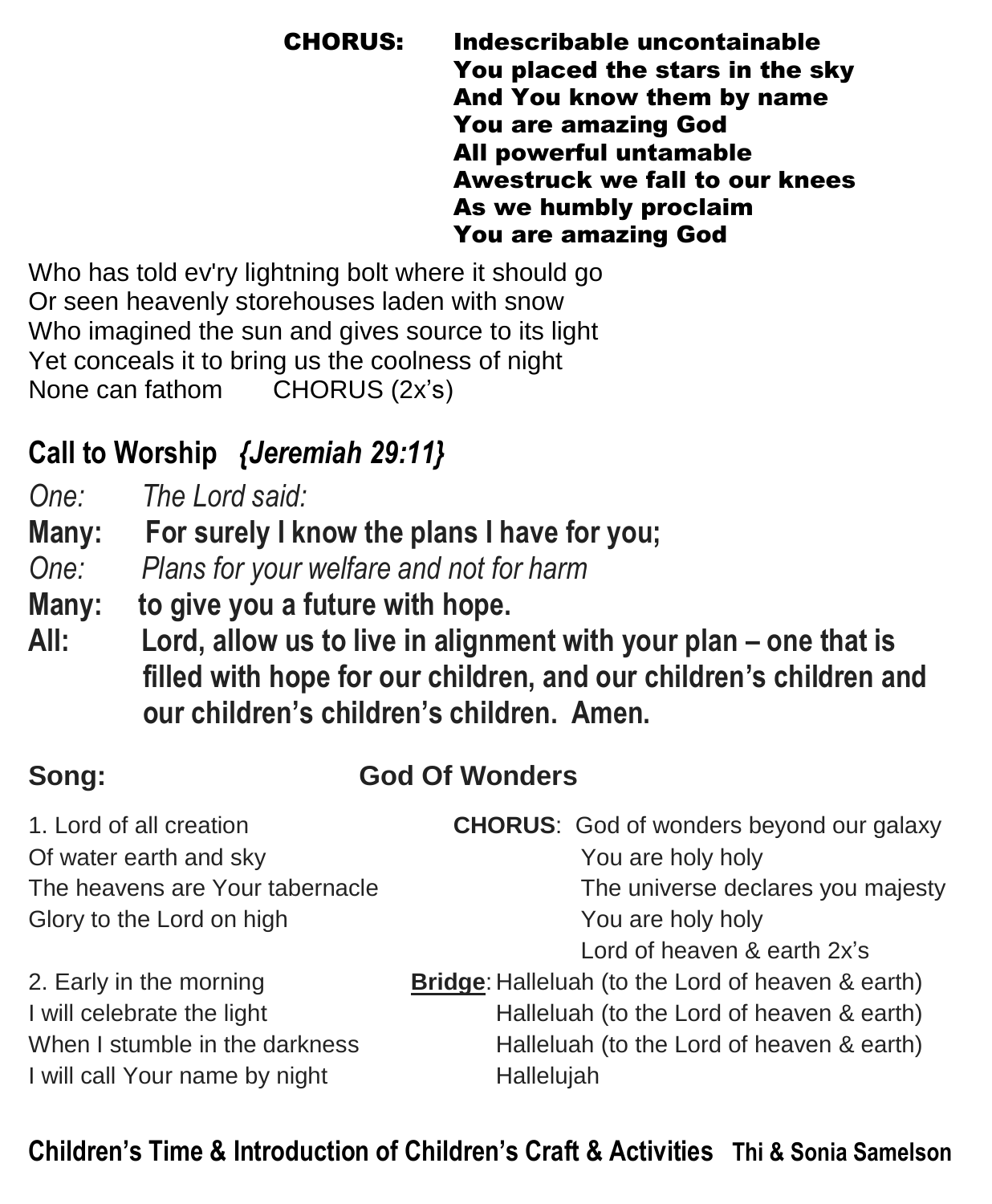### Hymn: **"Worning Has Broken"** *Hymnal: #145*

- 1. Morning has broken like the first morning 2. Sweet the rain's new fall, sunlit from Heaven Blackbird has spoken like the first bird Like the first dewfall on the first grass Praise for the singing, praise for the morning Praise for the sweetness of the wet garden
- Praise for them springing fresh from the Word! Sprung in completeness where His feet pass
	- 3. Mine is the sunlight, mine is the morning Born of the one light, Eden saw play Praise with elation, praise every morning God's recreation of the new day!

### **Scriptures:**

**Genesis 7:1-4 (Before the Flood**) GOD said to Noah "Now board the ship, you and all your family—out of everyone in this generation, you're the righteous one. "Take on board with you seven pairs of every clean animal, a male and a female; one pair of every unclean animal, a male and a female; and seven pairs of every kind of bird, a male and a female, to insure their survival on Earth.

**Genesis 9:12-16 (After the Flood)** God said: "This is the sign of the covenant I am making between me and you and everything living around you and everyone living after you. I'm putting my rainbow in the clouds, a sign of the covenant between me and the Earth. From now on, when I form a cloud over the Earth and the rainbow appears in the cloud, I'll remember my covenant between me and you and everything living, that never again will floodwaters destroy all life. When the rainbow appears in the cloud, I'll see it and remember the eternal covenant between God and everything living, every last living creature on Earth."

### **Sermon: One of God's Most Important Values: 'Sustainability'**